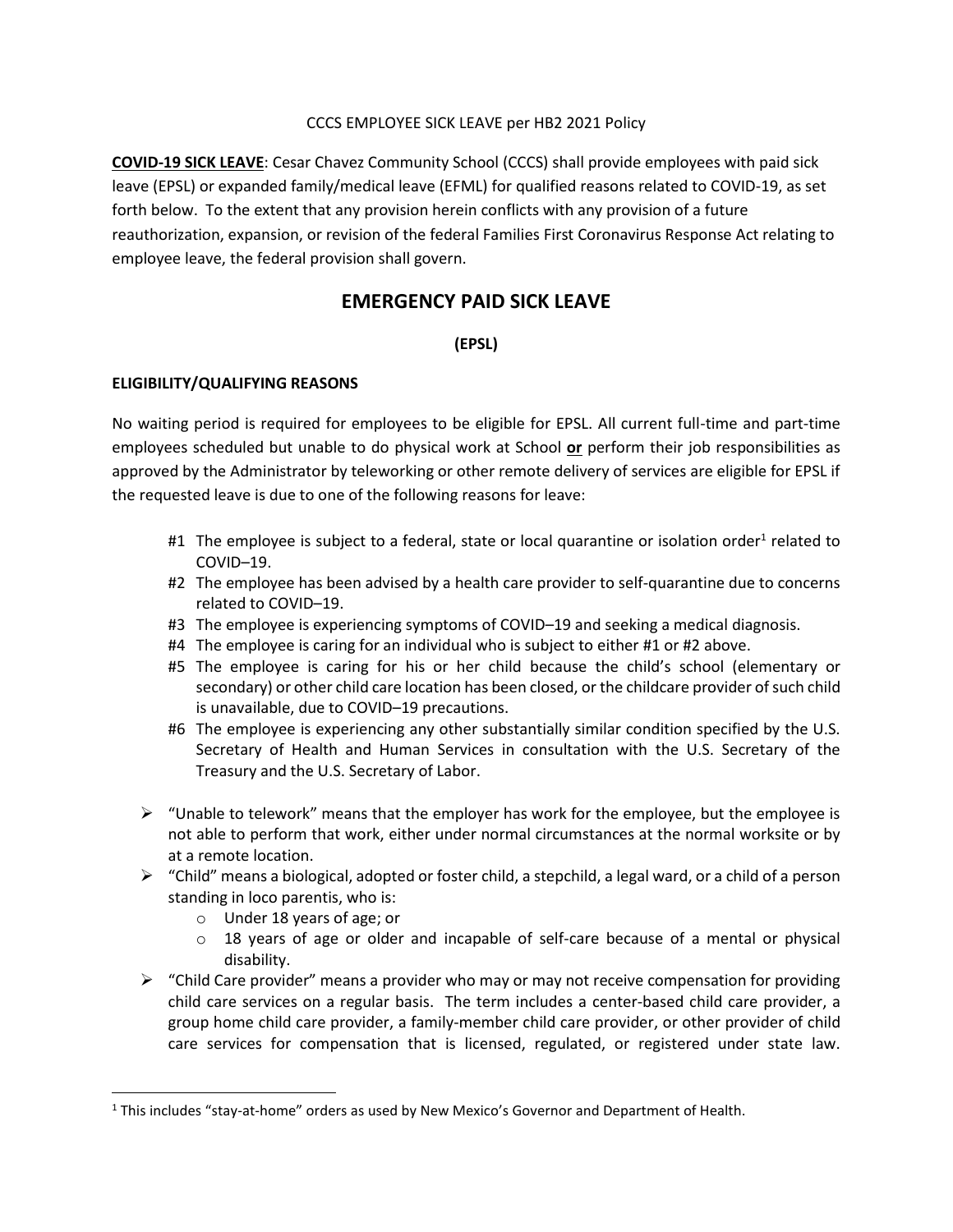However, a Child Care provider need not be compensated or licensed if he or she is a family member or friend, such as a neighbor, who regularly cares for the employee's child.

- $\triangleright$  "Individual" means an immediate family member, roommate or similar person with whom the employee has a relationship that creates an expectation that the employee would care for the person if he or she self-quarantined or was quarantined.
- $\triangleright$  "Telework" means the employer permits an employee to perform work while the employee is at home or at a location other than the employee's normal workplace. An employee is able to telework if: his or her employer has work for the employee; the employer permits the employee to work from the employee's location; and there are no extenuating circumstances (such as a serious COVID-19) symptoms) that prevents the employee from performing that at work. Telework is work for which am employee is paid at his/her normal rate of pay.

# **EPSL MAY NOT BE USED FOR ANY OTHER REASON OR SUBSTITUTED FOR ANY OTHER CATEGORY OF LEAVE AVAILABLE TO EMPLOYEES.**

#### **PROCEDURE FOR REQUESTING EMERGENCY PAID SICK LEAVE**

Employees must give notice according to the same procedure followed for other sick leave, however, in addition to notifying the School of the need for leave, the employee must also be specific about the reason for leave under this policy. If employee is unable to personally (either by phone, text or email) provide notice of the need for leave, a spouse or adult family member may do so. Verbal notification will be accepted until practicable to provide written notice. The employee must complete the "Request for Emergency Paid Leave" form as soon as practical; the form will be provided in response to the request for EPSL or posted on the School's website. Failure to complete the required information or documentation within five business days after being notified by the School of the missing information/documentation, may result in an employee having to use accrued sick leave, request approved leave without pay, or be subject to other consequences. Employee shall communicate with the School about any obstacles to providing required documentation.

The following information and/or supporting documentation for EPSL must be provided in addition to the completed Request for Emergency Paid Leave form:

- A copy of the federal, state, or local quarantine or isolation order related to COVID-19 applicable to the employee **or** the name of the government entity that issued the order.
- Written documentation by a health care provider advising the employee to self-quarantine due to concerns related to COVID-19 **or** the name of the provider who advised the employee.
- A statement which provides for the name and employee's affiliation or relation to the individual the employee is taking leave to care for who is subject to a quarantine or isolation order or is advised to self-quarantine; a copy of the order related to COVID-19 and issued by a federal, state, or local entity applicable to the individual directing that he/she self-quarantine, **or** the name of the government entity that issued the order; or the name of the health care provider who advised the individual being cared for to self-quarantine due to concerns related to COVID-19.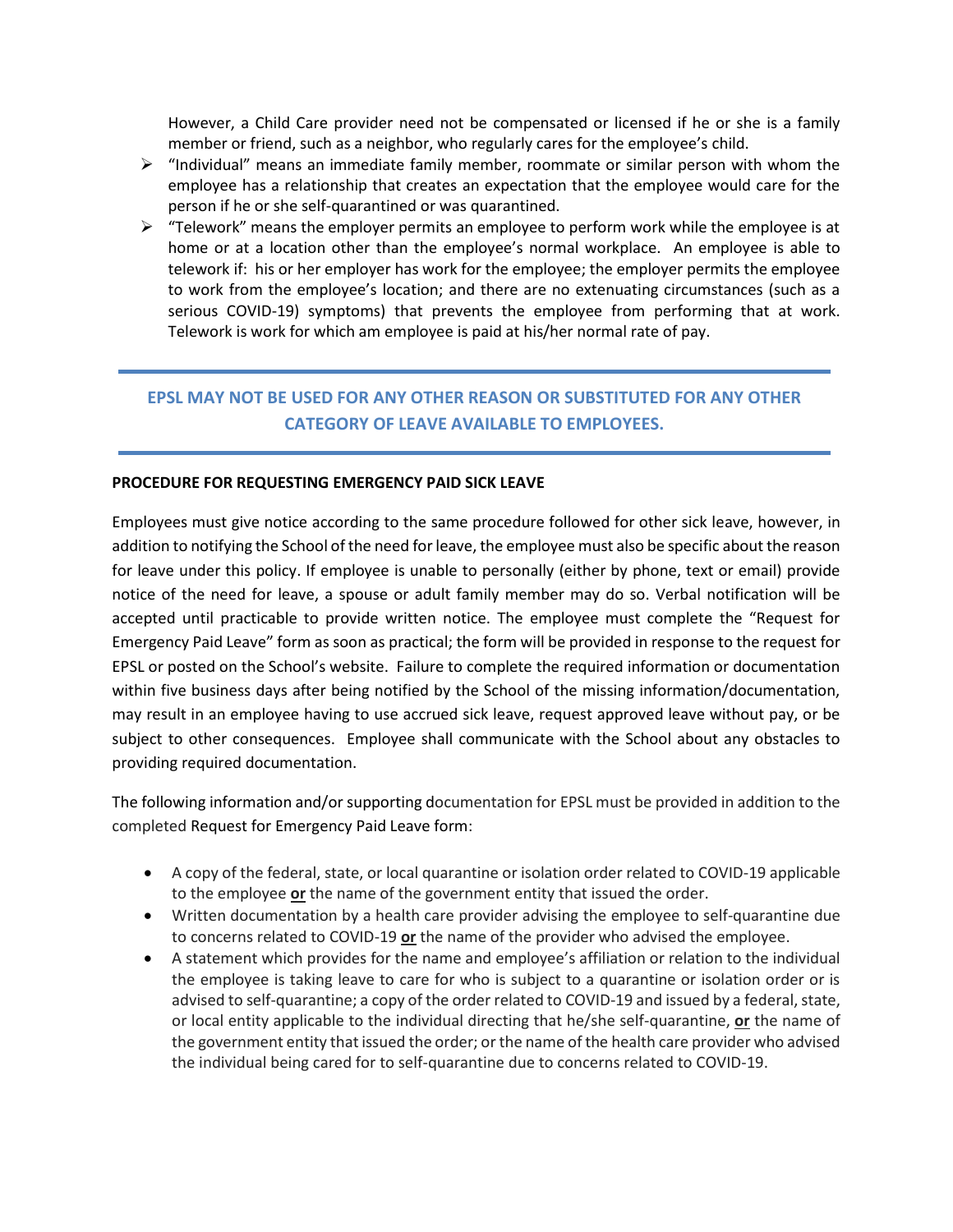• The name and age of the child or children being cared for; the name of the school, place of care, or child care provider that closed or became unavailable; and a statement that no other suitable person is available to care for the child during the period of requested leave.

Once EPSL has begun, the employee and the School's Administrator or designee will determine reasonable procedures for the employee to report periodically on the employee's status and intent to continue to receive EPSL. EPSL is only for the reasons above and only for as long as that reason exists.

## **AMOUNT OF PAID SICK LEAVE UNDER EPSL**

All eligible full-time employees will have up to 80 hours of paid sick leave available to use for the qualifying reasons above. Eligible part-time employees are entitled to the number of hours worked, on average, over a two-week period.

For employees with varying hours, one of two methods for computing the number of hours paid will be used:

- If the employee has worked 6 months or more, the average number of hours that the employee was scheduled per day over the 6-month period ending on the date on which the employee takes leave, including hours for which the employee took leave of any type. The average daily hours worked number is then multiplied by 10 working days to arrive at the total number of Emergency Paid Sick Leave hours.
- If the employee has worked less than 6 months, the expected number of hours to be scheduled per day at the time of hire, multiplied by 10 working days to arrive at the total number of Emergency Paid Sick Leave hours.

### **Increments and Intermittent Use of EPSL**

Subject to the limitations described below, Administrator may agree to permit employees to use EPSL intermittently. Whether such request is agreed to by the Administrator will be determined by factors affecting school operations. An agreement to use EPSL and the intervals and increments will be set forth in writing. Any change in the interval or increment must be approved by the employee and Administrator in writing as soon as practical. This agreement will be used to track the employee's eligible EPSL. If an employee takes intermittent leave, only the amount of EPSL taken (and documented as described above) may be counted toward the employee's leave entitlement.

### **RATE OF PAY FOR EPSL**

EPSL will be paid at the employee's regular rate of pay, or minimum wage, whichever is greater, for leave taken for reasons 1-3 above. Employees taking leave for reasons 4-6 will be compensated at two-thirds their regular rate of pay, or minimum wage, whichever is greater. Pay will not exceed:

- \$511 per day and \$5,110 in total for leave taken for reasons 1-3 above.
- \$200 per day and \$2,000 in total for leave taken for reasons 4-6 above.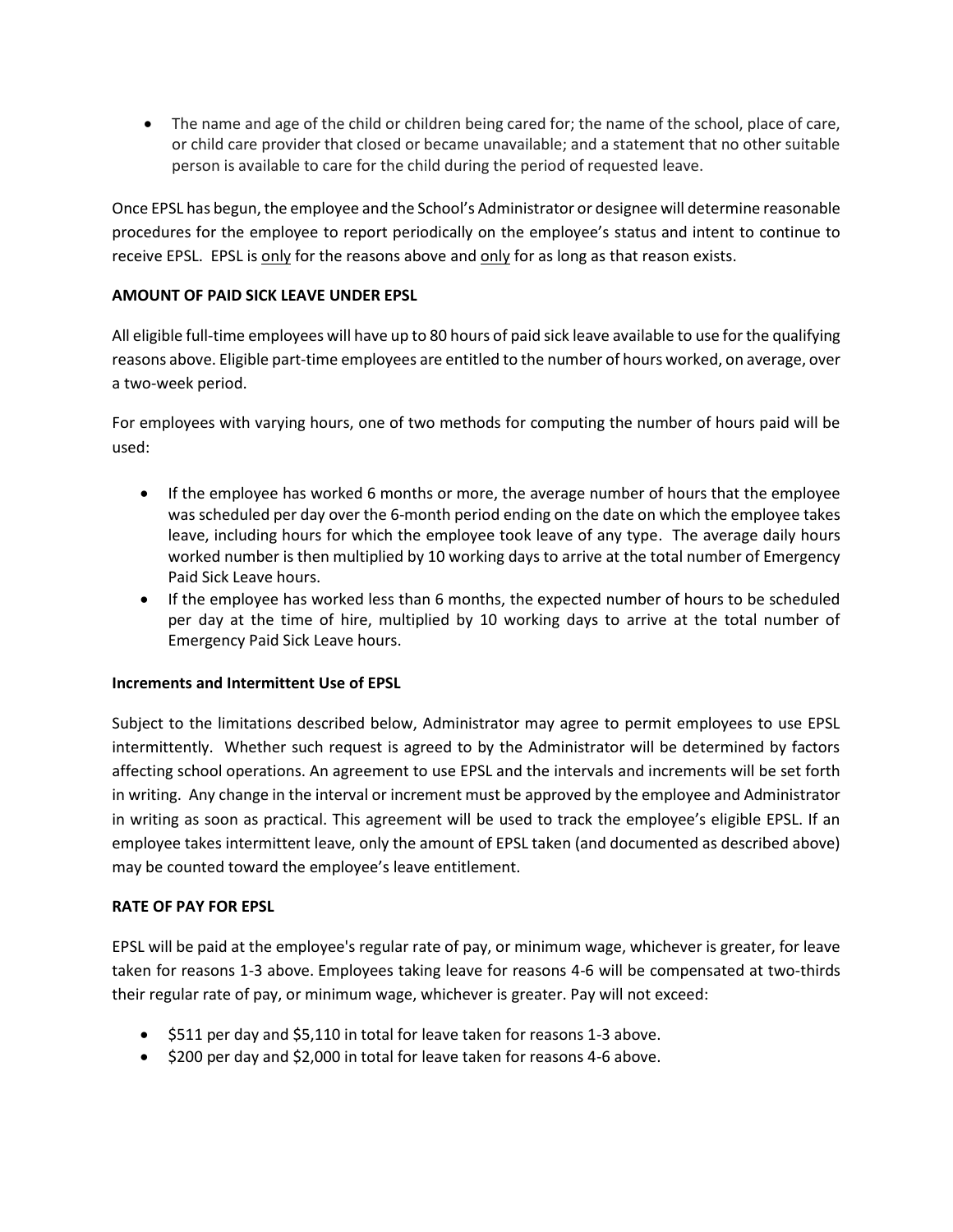#### **INTERACTION WITH OTHER PAID LEAVE**

The employee may use EPSL under this policy before using any other accrued paid time off for the qualifying reasons stated above.

Employees on EFML under this policy may use EPSL concurrently with that leave. EPSL may also be used when an employee is on leave under traditional FMLA (if employee is eligible) for his or her own COVID-19-related serious health condition or to care for a qualified family member with such a condition.

### **TERMINATION AND CARRYOVER**

EPSL shall end under this policy and will not be provided beyond June 30, 2022, unless required to be extended by the New Mexico Legislature. Any unused EPSL will not carry over or be combined with other categories of accrued sick leave or be paid out to employees at termination of employment. EPSL may not be contributed under the School's leave donation policy.

If employees do not exhaust the total number of eligible EPSL hours, the balance can be used later (before 6.32.2022) for another qualifying reason for EPSL, if the required notice and documentation are provided.

## **COMBINING WITH OTHER LEAVE BENEFITS**

EPSL is in addition to other paid leave benefits and employees may opt to use EPSL and other earned paid sick, personal or annual leave in the sequence of their choice. The employee must notify the Administrator at the time leave is taken for one of the reasons above, whether the employee wishes to use another category of leave first. If employee does not so indicate, EPSL will be applied first based on the appropriate Rate of Pay. Employee may request to supplement EPSL taken for reasons ##4-6 (2/3 payrate) with other accrued paid leave up to normal rate of pay but must make that request as part of employee's written notice of request for EPSL.

### **JOB PROTECTIONS UNDER EPSL**

No employee who appropriately utilizes EPSL under this policy will be discharged, disciplined or discriminated against for work time missed due to this leave or for filing any complaint or for participating in any proceeding related to the employer's alleged violation of EPSL.

If you believe that you have been disciplined or discriminated based on use of EPSL, it is appropriate to file a complaint pursuant to the School's anti-discrimination policy or grievance policy.

# **EXTENDED FAMILY MEDICAL LEAVE**

### **(EFML)**

EFML provides eligible employees with up to 12 weeks of emergency family medical leave for a qualifying reason related to a public health emergency as declared by an official with jurisdiction to make such a declaration, e.g. the Governor of the State of New Mexico. Even if no employee at School is eligible for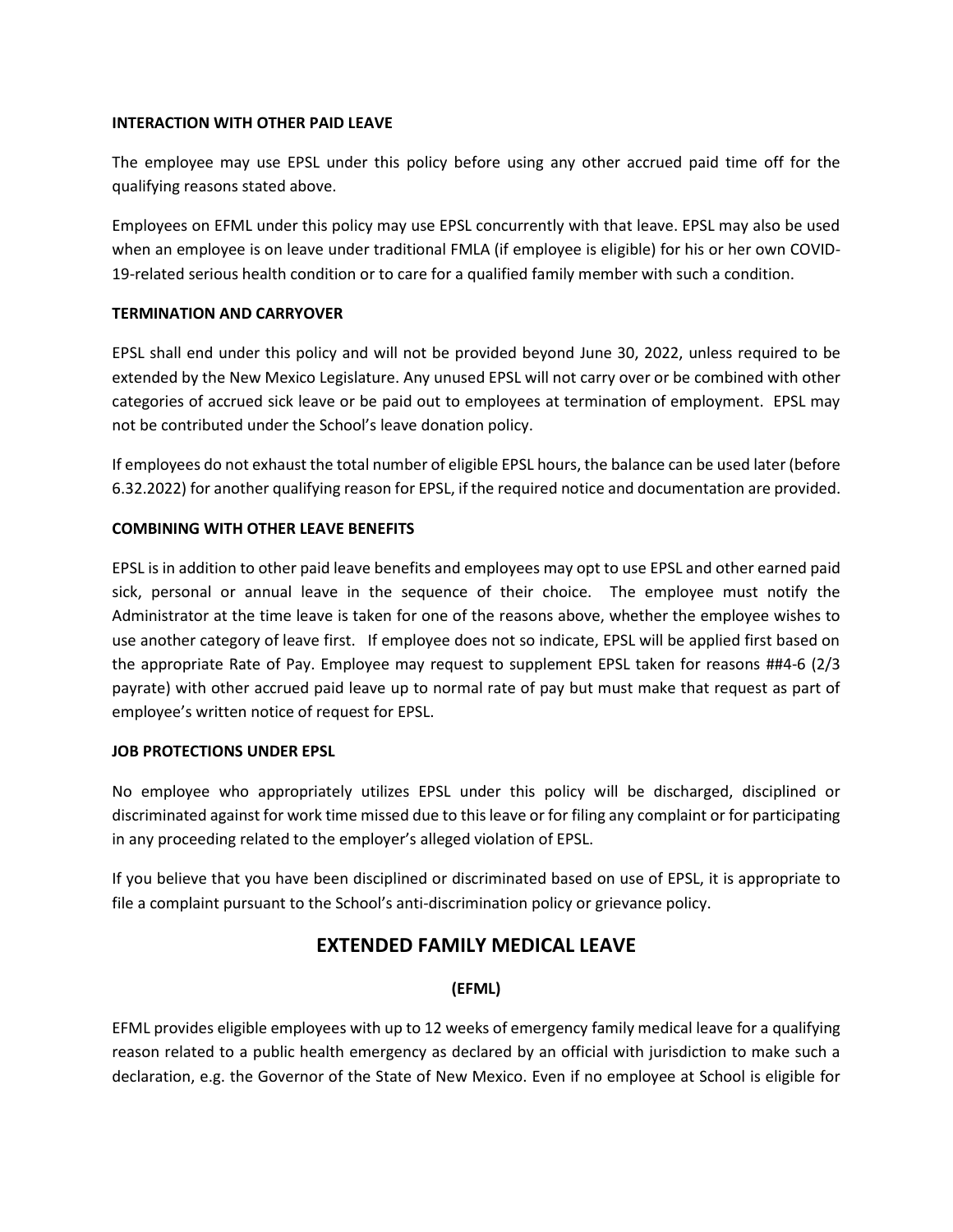traditional Family Medical Leave/FMLA, the School will provide EFML, if the employee is eligible as described in this policy.

# **ELIGIBILITY/ QUALIFYING REASON FOR LEAVE**

All current employees who have been employed with the School for at least 30 calendar days and are actively scheduled for work are eligible for EFML, if the requested leave is for the following reasons:

An eligible employee is unable to work (or telework) due to a need to care for a child (as defined below) when a school or child care location has been closed, or when the regular child care provider is unavailable as a result of a COVID-19 related emergency declared by a federal, state or local authority. In addition, the employee certifies that no other suitable person is available to care for the child during the period of requested leave. "Closed" means the physical location of the location where the child received instruction or care is closed, even if some or all instruction is being provided online. Unable to telework means that the employer has work for the employee, but the employee is not able to perform that work, either under normal circumstances at the normal worksite or by at a remote location.

- $\triangleright$  "Child" has the same meaning as defined above under EPSL.
- $\triangleright$  "Child Care provider" has the same meaning as defined above under EPSL.
- ➢ "Telework" has the same meaning as defined above under EPSL.

## **PROCEDURE FOR REQUESTING EFML**

All employees requesting EFML must provide written notice of the need for leave to the Administrator or designee as soon as practicable using the School's "EFMLA Employee Request Form." Verbal notice will otherwise be accepted until written notice and relevant documentation can be provided.

Notice of the need for leave must include:

- The name and age of the child or children being cared for.
- The name of the school, place of care, or childcare provider that closed or became unavailable due to COVID-19 reasons.
- A statement representing that no other suitable person is available to care for the child or children during the period of requested leave.

On a basis that does not discriminate against employees on EFML, the School may require an employee to report periodically on the employee's status and intent to return to work.

## **DURATION OF LEAVE**

Employees will be entitled to 12 workweeks of leave to use through June 30, 2022, for the Qualifying Reasons stated above, including the two weeks (80 hours or part time hours total) for EPSL for reason #5. If you are an eligible employee for FMLA, EFML counts towards the 12 weeks of FMLA for which you would be entitled within a 12-month period. For example, if an employee has already taken 6 weeks of FMLA leave, that employee would be eligible for another 6 weeks of EFML under this policy.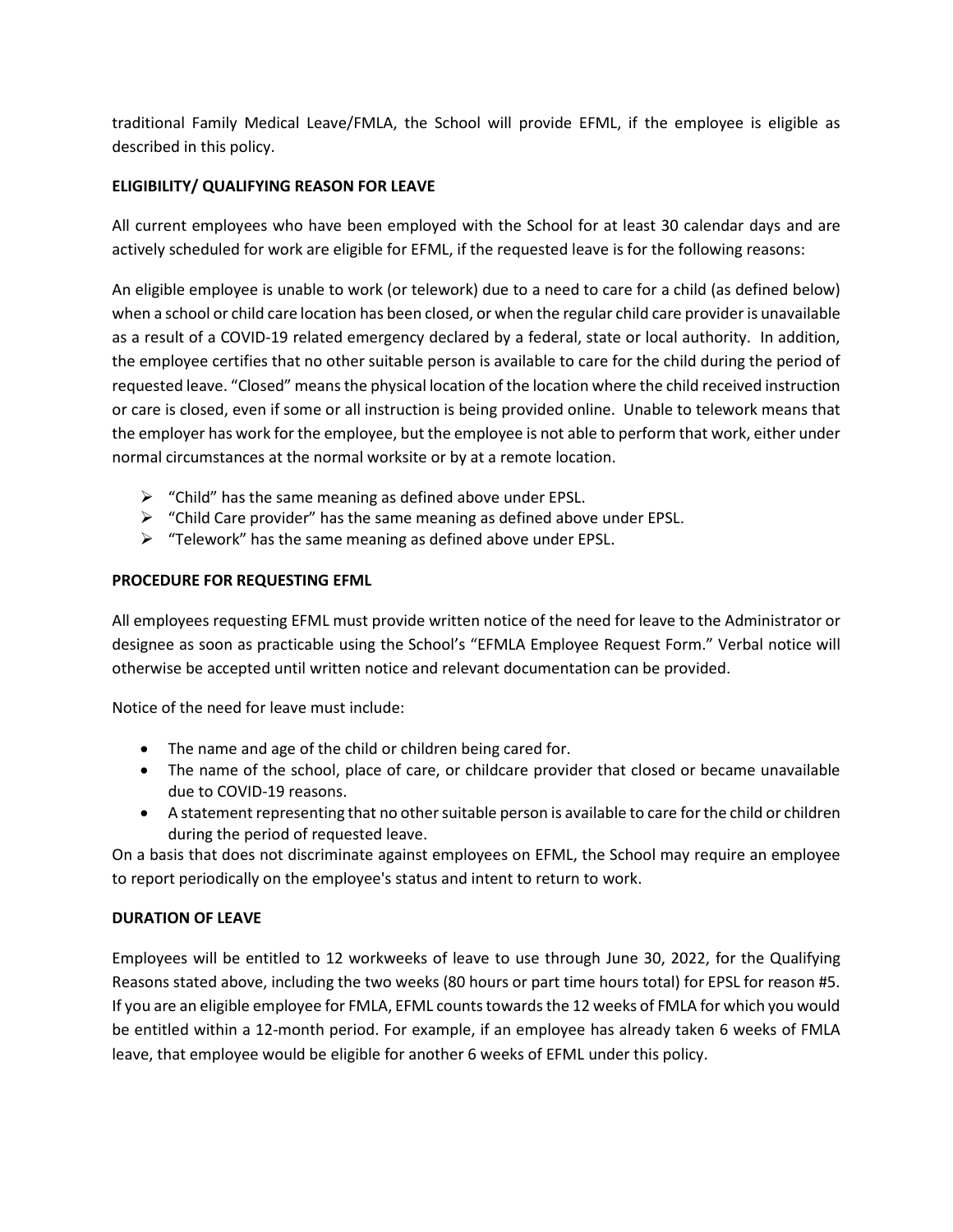#### **INCREMENTS & INTERMITTENT USE OF LEAVE**

Employees may take EFML intermittently and in increments as agreed to in writing between the Administrator and employee. For example, an employee may only need 4 hours per day of leave to care for his or her child or may only need to do so on Tuesdays and Thursdays.

#### **PAY DURING EFML**

Leave will be unpaid for the first 10 days of leave; however, employees may use accrued paid vacation or personal leave during this time. The employee may also elect to use and exhaust the paid leave provided under the EPSL, before using accrued paid leave or unpaid leave. If the School and employee agree, employee may supplement EPSL pay with other paid leave up to the employee's normal earnings for the first two weeks of EFML. After the EPSL pay expires (two weeks), the employee must use accrued paid leave. If employee exhausts all accrued paid leave, the employee will be paid for the remainder of EFML at the rate described below.

#### **RATE OF PAY**

After the first 10 days of EFML and exhaustion of all other accrued paid leave, employee will be paid at two-thirds of an employee's regular rate of pay for the number of hours the employee would otherwise be scheduled to work. EFML Pay will not exceed \$200 per day and \$10,000 in total, or \$12,000 in total if using EPSL for the first two weeks. Unused EFML pay does not carry over, will not be applied to existing accrued leave, and cannot be applied to the School's leave donation bank.

For employees with varying hours, one of two methods for computing the number of hours paid will be used:

- If the employee has worked 6 months or more, the average number of hours that the employee was scheduled per day over the 6-month period ending on the date on which the employee takes leave, including hours for which the employee took leave of any type.
- If the employee has worked less than 6 months, the expected number of hours to be scheduled per day at the time of hire.

Employees may supplement the two-thirds pay received under EPSL with accrued paid leave, not to exceed 100% of normal rate of pay.

### **EMPLOYEE STATUS AND BENEFITS DURING LEAVE**

While an employee is on leave, the School will continue the employee's health benefits during the leave period at the same level and under the same conditions as if the employee had continued to work. While on EFML, the School will continue to make payroll deductions to collect the employee's share of the premium. During any unpaid portions of leave, the employee must continue to make this payment per instructions from the School.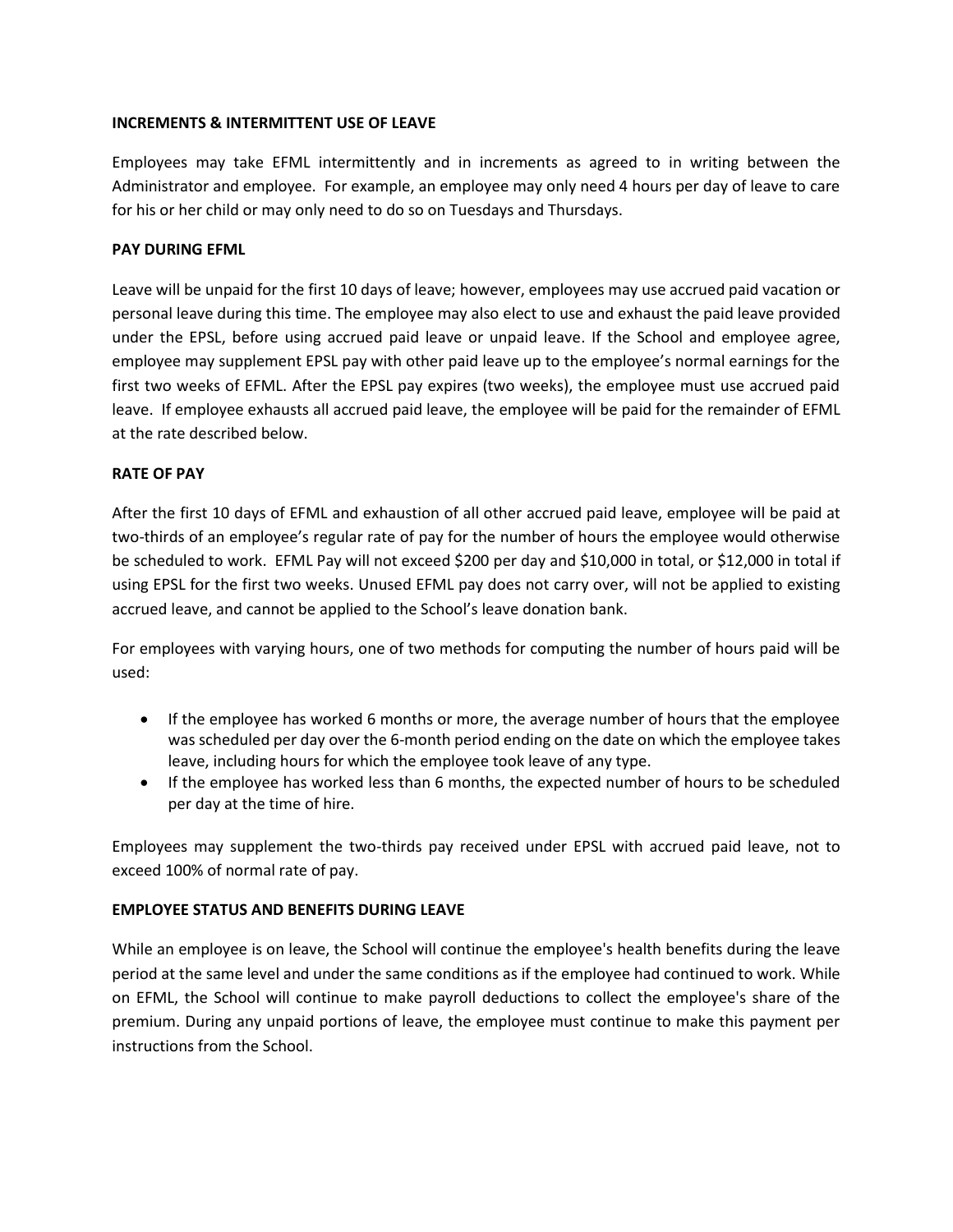If the employee contributes to a life insurance or disability plan, the School will continue making payroll deductions while the employee is on paid leave. During any portion of unpaid leave, the employee may request continuation of such benefits and pay his or her portion of the premiums. If the employee does not continue these payments, the employer may discontinue coverage during the leave.

### **RETURN TO WORK AFTER EFML**

Generally, an employee who takes EFML will be able to return to the same position or a position with equivalent status, pay, benefits and other employment terms. However, if the School at the time of employee's intent to return employs 25 or fewer employees the School is not required to return the employee to his/her position if:

- The position the employee held does not exist due to changes in the employer's economic or operating condition that affect employment and were caused by the COVID-19 health emergency;
- The School makes "reasonable efforts" to restore the employee to an equivalent position; **and**
- If these efforts fail, the School makes additional reasonable efforts to contact the employee if an equivalent position becomes available during a one-year window beginning on the earlier of:
	- $\circ$  The date on which the employee no longer needs to take leave to care for the child; or
	- o 12 weeks after the employee's leave commences.

## **NOTICE**

The School will post notice of employees' rights under these provisions in a conspicuous place including on the School's website if one is regularly maintained. [www.cesarchavezcharter.net] The School may satisfy this notice requirement by sending an email or a direct mailing to its employees.

If you have questions concerning this policy, please contact the School's Administrator or designee.

## **EFFECTIVE DATE OF THIS POLICY**

This policy is effective April 1, 2020 through June 30, 2022 and shall automatically expire without further action of the School's governing body or Administration. If the United States Congress extends these provisions of the CARES Act, this policy will be automatically extended to the extent required by law.

# **REQUEST FOR EMERGENCY PAID SICK LEAVE**

Please complete the following request form and submit to the School's Administrator or designee as soon as possible and before leave commences. Verbal notice will be accepted until a form can be provided.

Documentation supporting the need for leave must be included with this request, as described in the COVID-19 Sick Leave Policy.

Employee Name (print clearly): \_\_\_\_\_\_\_\_\_\_\_\_\_\_\_\_\_\_\_\_\_\_\_\_\_\_\_\_\_\_\_\_\_\_\_\_\_\_\_\_\_\_\_\_\_\_\_\_

Requested Leave Start Date: \_\_\_\_\_\_\_\_\_\_\_\_\_\_\_\_ End Date: \_\_\_\_\_\_\_\_\_\_\_\_\_\_\_\_\_\_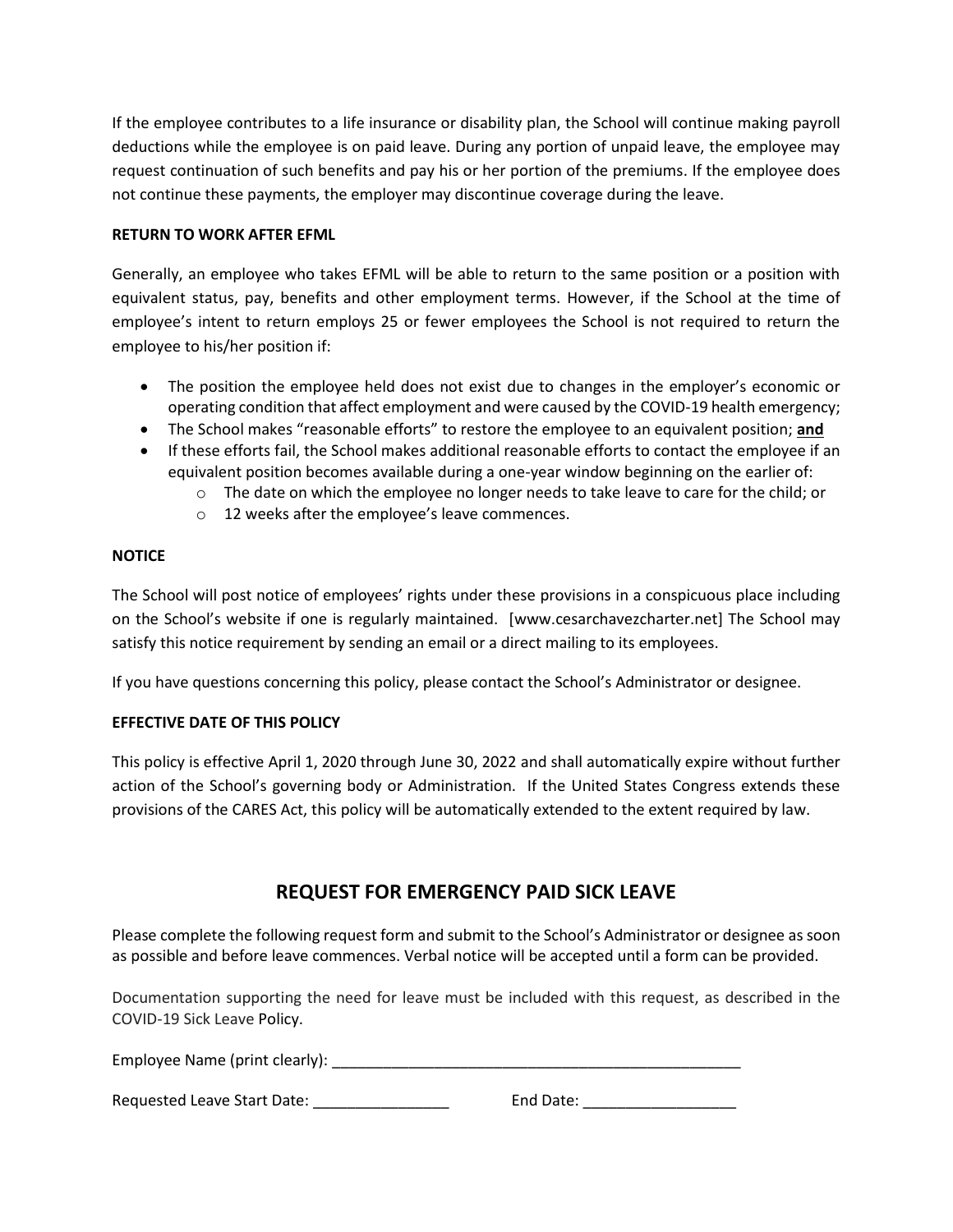The amount of EPSL being requested is \_\_\_\_\_\_\_\_\_\_ hours.

[*Optional:* I wish to take intermittent leave for reason #5 below, during the following days and hours:]

| max<br>M.<br>uud | uesdav | Wednesdav | -<br><sup>-</sup> hursdav | $ \cdot$<br>$\cdots$<br>r.<br>. .udv | --<br>$$ aan<br>Jа<br>. uav<br>. . u . | ndav<br>Ju |
|------------------|--------|-----------|---------------------------|--------------------------------------|----------------------------------------|------------|
|                  |        |           |                           |                                      |                                        |            |

I am requesting this emergency paid sick leave due to my inability to work (or telework) because (check the appropriate reason below):

❏ 1) I am subject to a federal, state, or local quarantine or isolation order related to COVID–19.

 $\Box$  2) I have been advised by a health care provider to self-quarantine due to concerns related to COVID–19.

❏ 3) I am experiencing symptoms of COVID–19 and seeking a medical diagnosis.

❏ 4) I am caring for an individual who is subject to either number 1 or 2 above.

 $\square$  5) I am caring for my child whose primary or secondary school or place of care has been closed, or my child care provider is unavailable due to COVID–19 precautions; and,

❏ I attest that no other suitable person is available to care for my child during the requested period of leave.

 $\Box$  6) I am experiencing any other substantially similar condition specified by the U.S. Secretary of Health and Human Services in consultation with the U.S. Secretary of the Treasury and the U.S. Secretary of Labor. (NOTE: As of the date of this policy, no other conditions have been identified.)

I have attached appropriate documentation supporting my need for leave.

| Employee Signature:        | Date |  |  |
|----------------------------|------|--|--|
|                            |      |  |  |
| Administrator's Signature: | Date |  |  |